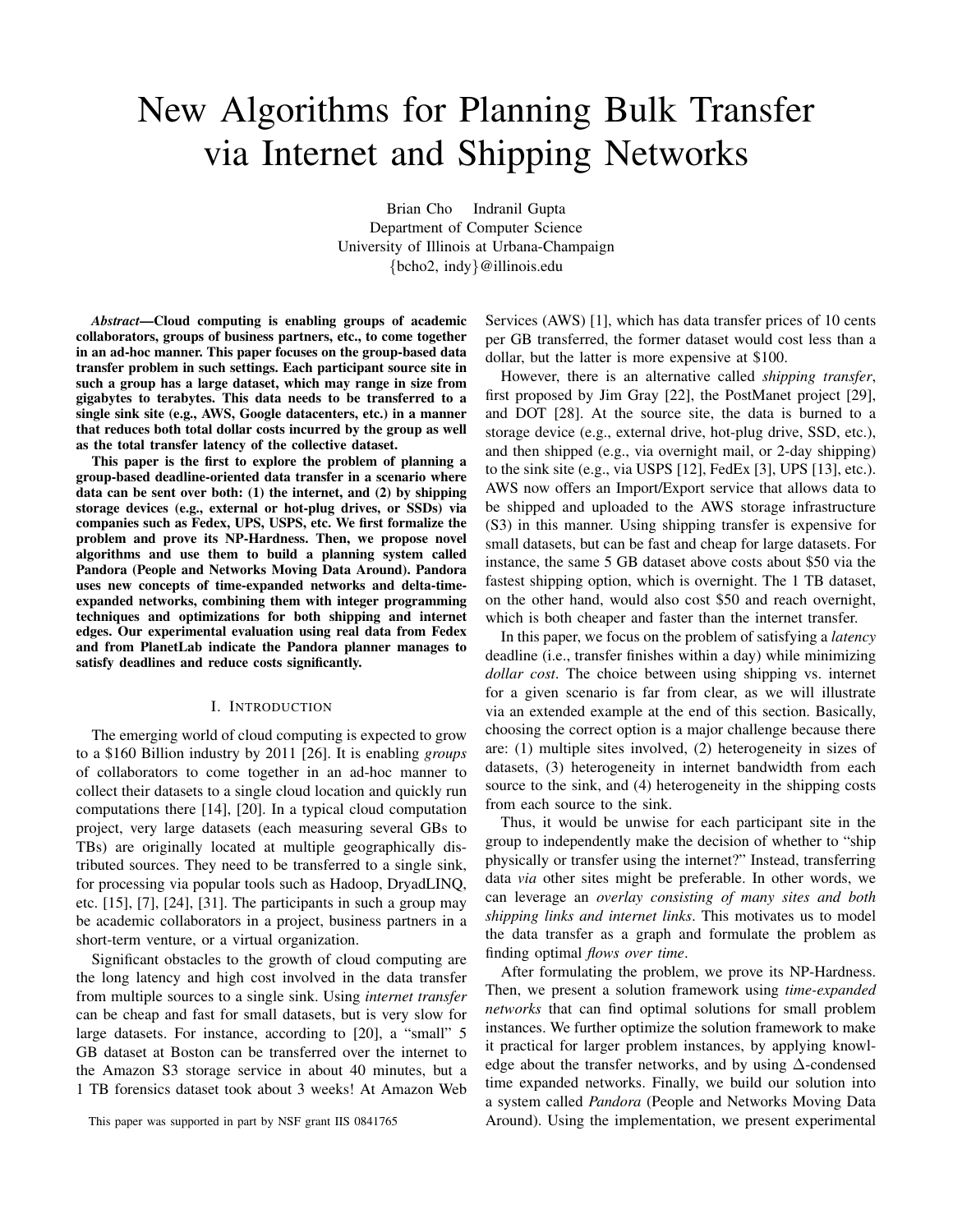

Fig. 1: An example network, with internet and shipment link properties. The cost of shipment is for a single 2 TB disk (weighing 6 lbs).

results, based on real internet traces from PlanetLab and real shipping costs from FedEx. Our experiments show that optimal transfer plans can be significantly better than naive plans, and realistic-sized input can be processed in a reasonable time using our optimizations.

The Pandora planning system takes in as input the following: the dataset sizes at source sites, the interconnectivity amongst different sites including sources and sink (bandwidth, cost and latency of both internet and shipping links) and a latency deadline that bounds the total time taken for transfer. Its output is a transfer plan for the datasets that meets the latency deadline and minimizes dollar cost.

This paper represents a significant step forward from the state of the art in several fields. Our results extend not only the extensive class of cooperative network transfer systems [25], [2], but also shipping-only approaches such as Jim Gray's SneakerNet [22], the PostManet project [29], and DOT [28]. In addition, our algorithmic results solve a stronger (and more practical) version of the problems addressed in the theoretical literature on network flow over time [18], [23].

*Extended Example*: Before delving into the technical details of Pandora, we present an extended example to illustrate how different constraints can result in different solutions, even for a fixed topology and dataset sizes. Consider the topology of Figure 1, where there are two source sites (UIUC and Cornell) and one sink site (Amazon EC2). The costs and latencies for both internet transfers (using AWS prices) as well as shipping transfers (using AWS Import/Export prices, with 2TB disks) are shown with the figure.

In the dollar cost minimization version of the problem, the sole objective is to minimize the total dollar cost. The optimal solution to this problem is: send data from Cornell to UIUC



Fig. 2: Cost of sending 2 TB disks from UIUC to Amazon, including FedEx overnight shipping and Amazon handling charges.

via the internet (no cost), load data at UIUC onto a disk and ship to EC2. The total cost of \$120.60 is significantly lower than other options such as transferring all data directly to EC2 via the internet (\$200) or via ground shipment of a disk from each source (\$209.60).

However, this does not work for the latency-constrained version of the problem - the above solution takes 20 days! With a deadline of, say 9 days, the optimal solution is: ship a 2 TB disk from Cornell to UIUC, add in the UIUC data, and finally ship it to EC2. This takes far less than 9 days while also incurring a reasonably low cost of \$127.60.

Given an even tighter latency constraint, the best options are: send a disk from Cornell through UIUC to EC2 using overnight shipping, or send two separate disks via 2-day shipping from Cornell and UIUC each to EC2. Given the prices in our input, the latter (\$207.60) gives us a price advantage over the former (\$249.60). However, it is important to note that even small changes in the rates could make the former a better option.

Finally, we present the case when all data cannot fit into a single 2 TB disk – consider the above example where UIUC has 1.25 TB (an extra 50 GB). Figure 2 shows the shipment and handling costs (for overnight shipping) when the number of disks increases. The cost jumps by over \$100 when shipping two disks instead of one. Thus, for the 50 GB of extra data that doesn't fit into a disk, it is better to send it through the internet than to combine it on disk.

## II. PROBLEM FORMULATION

In this section, we present a formal definition of the data transfer problem. We model our problem as a network flow graph with both shipping links and internet links connecting all pairs of sites. We formalize the flow and constraints on the graph *over time*, because data movement is dynamic and time-sensitive.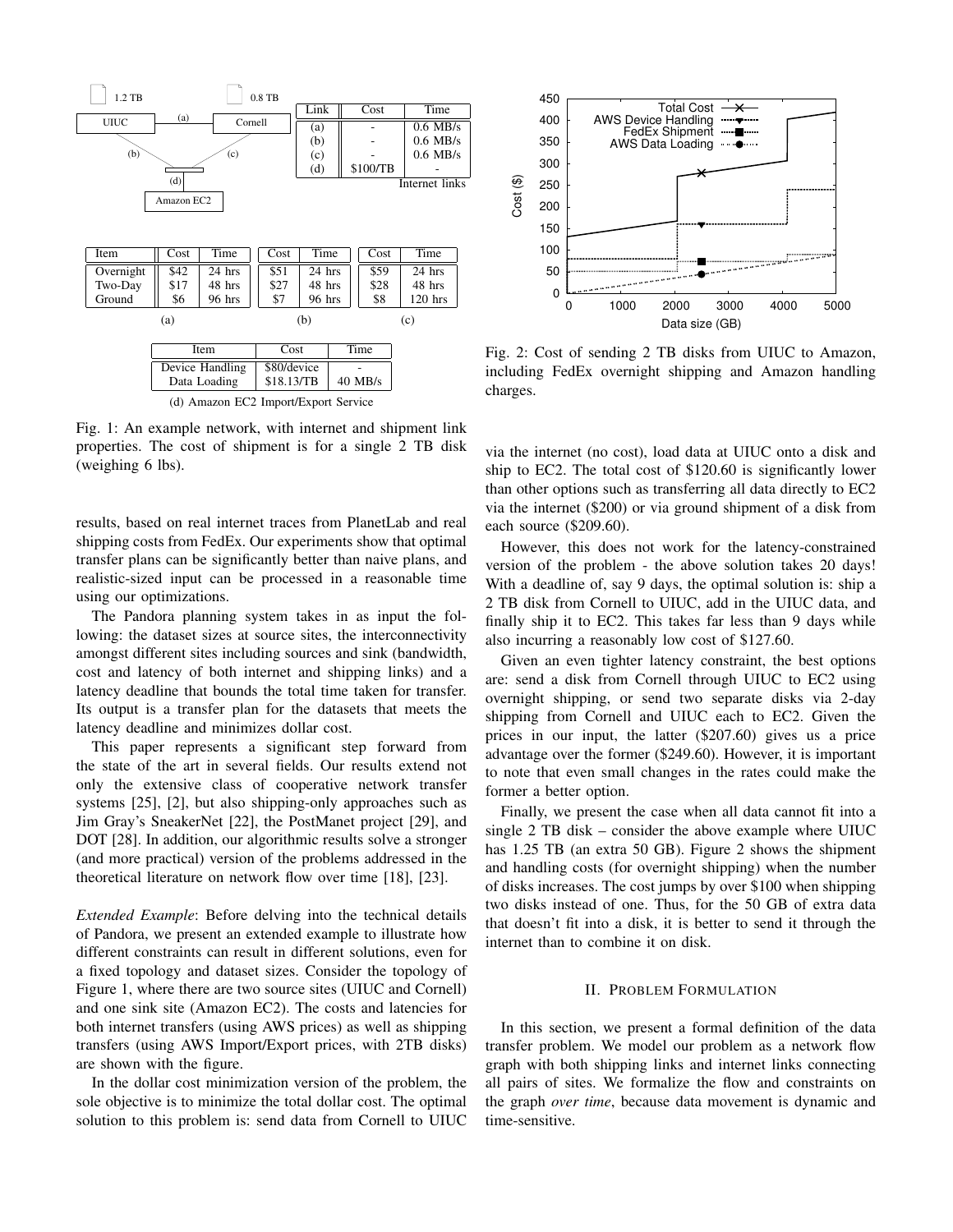

Fig. 3: Two connected sites  $v, w$  in our model. A site v is represented by vertices v,  $v_{out}$ ,  $v_{in}$ , and  $v_{disk}$  and the edges between them.

## *A. Graph model*

We model our problem as a directed graph, where edges have capacities, costs, and transit times. The edge properties are based on the characteristics of the links connecting sites, and the bottlenecks that appear within sites.

*1) Internet and Shipping links:* Graph edges represent the transportation of data through the network, composed of internet and disk shipment links. Each link has a *capacity*, a *cost*, and a *transit time*. An internet link has a constant capacity equal to the average available bandwidth, a transit time set to zero (since millisecond latencies are negligible), and a cost of zero (except when terminating in the sink).

Shipping disks in packages has entirely different properties. The first thing to note is that there are many levels of service (e.g. Overnight, Two-day, Ground, etc.) when shipping between sites. We treat each level of service as a distinct link, and the discussion below pertains to any one of these links.

The price paid (cost) for shipment with 2 TB disks is depicted by the "FedEx Shipment" line in Figure 2. This cost is a *step function* of the amount of data transferred. The cost grows with the number of disks, but not linearly with the amount of data inside each disk. For example, sending either 0.2 TB or 1.8 TB has the same cost because a single disk is used, but sending 2.2 TB has a higher cost because an additional disk is needed.

The time that a package takes to reach its destination (transit time) is on the order of hours or days from the time it was sent, however the time in transit is not fixed. Rather, it depends on the time of day – for instance, with overnight shipping, all packages sent from UIUC anytime before 4pm may arrive at Cornell the next day at 8am. The amount of data shipped at once (i.e., capacity) grows with the number of disks sent, on which shipping links impose practically no limits.

In summary, a shipment link has a cost that follows a step function of the amount of data transferred, capacity that is infinite, and a transit time that depends on the time sent.

*2) Site bottlenecks:* However, knowing the capacity, cost, and transit time of each link is not sufficient. Our model also combines end-site constraints. The combined model is depicted in Figure 3 and elaborated below.

Data sent by disk does not enter a site instantaneously. Rather, an individual at the receiving end must remove the disk from its packaging, then plug in the disk and transfer the actual bytes. The transfer is done through a disk interface such as eSATA, which has a typical transfer rate of 40 MB/s. Only when this transfer is finished is the data transfer considered complete. In addition, this process is not always free. Cloud services charge per-disk and per-data fees, e.g., see the "AWS Device Handling" and "AWS Data Loading" lines of Figure 2.

We formulate our model to include this stage of the data transfer at node  $v$  in the following way. We first add a new vertex  $v_{disk}$  and new edge  $(v_{disk}, v)$ . This edge represents both the capacity constraint (e.g. 40 MB for eSATA transfer) and the per-data linear cost (the data loading fee, if this is a sink node); these properties are similar to an internet edge. A shipment link from node  $w$  to node  $v$  is represented by the edge  $(w, v_{disk})$ . This edge has the shipment link properties (step function cost, infinite capacity, and send-time dependent transit time).

There are also end-site constraints for data transferred through the internet. Most often, not all connections can be used to capacity at once, because there is a common bottleneck at the incoming or outgoing ISP. We model this by including two extra vertices  $v_{in}$  and  $v_{out}$  and corresponding edges  $(v_{in}, v)$  and  $(v, v_{out})$ . The internet connection between sites v and w is depicted with  $(w_{out}, v_{in})$  and  $(v_{out}, w_{in})$ . These edges take the properties of internet links, i.e., capacity equal to available bandwidth, zero transit time, and zero cost.

## *B. Data Transfer Over Time*

Our graph model is formalized as a flow network  $\mathcal N$ consisting of the set of directed edges A and vertices V discussed above, along with the following attributes on these elements. Each edge in the graph  $e \in A$  has a capacity  $u_e$ , cost function  $c_e$ , and transit time function  $\tau_e$ . Each vertex  $v \in V$  has a demand attribute  $D_v$ . Demand represents the data that originates from that vertex, and needs to be transferred to the sink. Vertices having non-zero values of  $D<sub>v</sub>$  constitute a terminal set  $S \subseteq V$ . This set is further partitioned into source terminals  $v \in S^+$  which have  $D_v > 0$  and sink terminals  $v \in S^-$  with  $D_v < 0$  such that  $\sum_{v \in S} D_v = 0$ . In this paper, we focus only on the single sink problem, where  $|S^{-}| = 1$ .

Now, expanding to consider time as well, flow is assigned to each edge at time unit  $\theta$ , denoted as  $f_e(\theta)$ . A flow that is feasible and satisfies demands within deadline T adheres to the following four constraints:

i) Capacity constraints:  $f_e(\theta) \leq u_e$  for all  $\theta \in [0, T), e \in A$ This ensures that at any time, flow through an edge does not exceed its capacity.

ii) Conservation of flow I:

$$
\int_0^{\xi} \left( \sum_{e \in \delta^+(v)} f_e(\theta) - \sum_{e \in \delta^-(v)} f_e(\theta - \tau_e(\theta)) \right) d\theta \le 0
$$
  
for all  $\xi \in [0, T), v \in V \setminus S^+$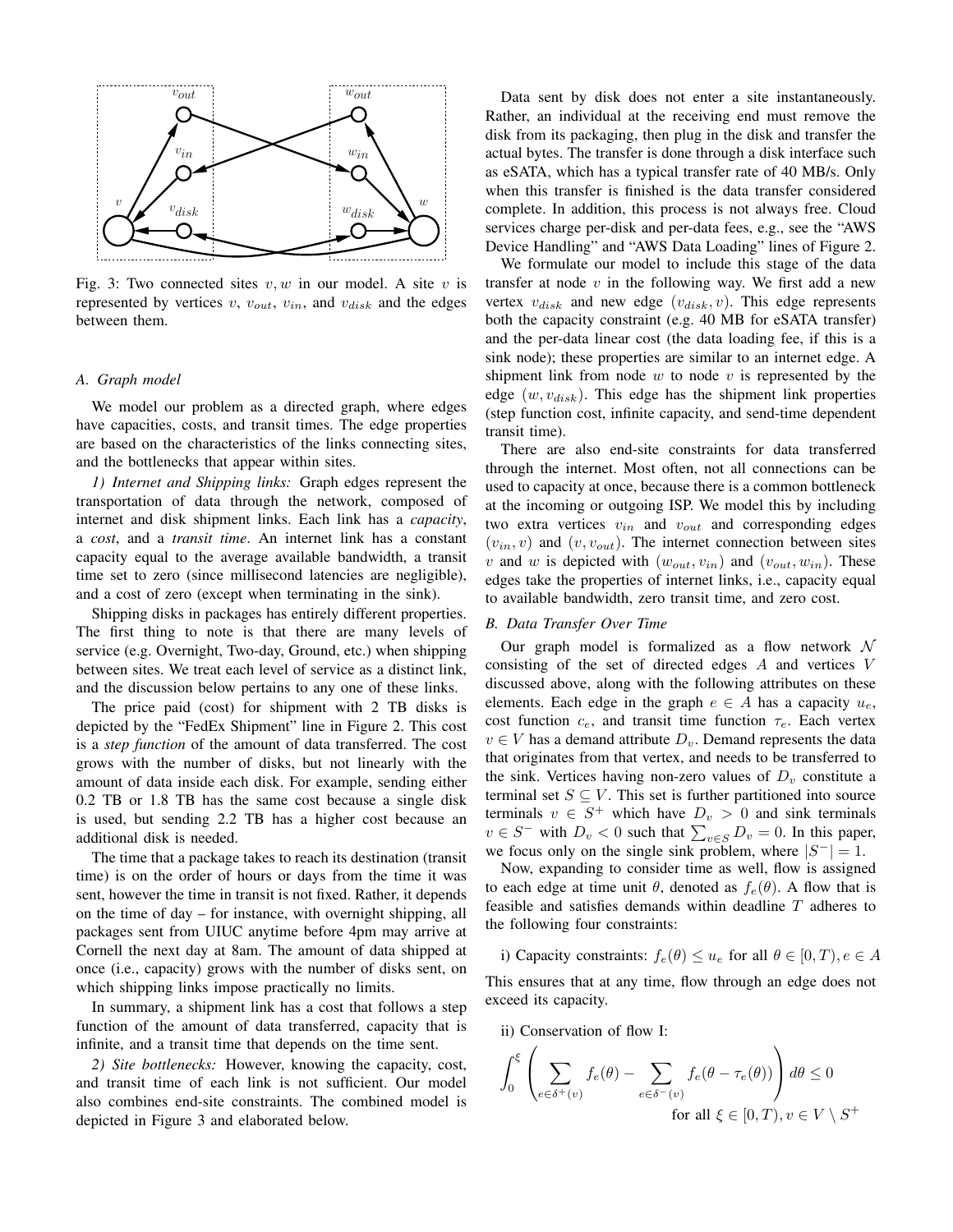This ensures that any non-terminal vertex sends out only as much flow as it has received until then. This does not preclude the storage of flow at vertices.

iii) Conservation of flow II:

$$
\int_0^T \left( \sum_{e \in \delta^+(v)} f_e(\theta) - \sum_{e \in \delta^-(v)} f_e(\theta - \tau_e(\theta)) \right) d\theta = 0
$$
  
for all  $v \in V \setminus S$ 

This ensures that at time  $T$ , there is no leftover flow at any vertex other than the sink.

iv) Demands:  
\n
$$
\int_0^T \left( \sum_{e \in \delta^+(v)} f_e(\theta) - \sum_{e \in \delta^-(v)} f_e(\theta - \tau_e(\theta)) \right) d\theta = D_v
$$
\nfor all  $v \in S$ 

This ensures that the total amount of flow that has left and entered a terminal node by time  $T$  is equal to the amount specified.

Under the above constraints, we would like to find flows that are feasible and satisfy demand, and in addition meet monetary and performance goals. In particular, the problem we focus on in this paper is to minimize dollar cost while satisfying a deadline. That is:

Minimize 
$$
c(f) := \sum_{e \in A} \int_0^T c_e(f_e(\theta)) d\theta
$$

while completing transfer within deadline  $T$ . Here  $c_e$  is either a linear function or a step function.

Unfortunately, this problem turns out to be NP-Hard.

*Lemma 2.1:* Solving the data transfer problem is NP-Hard.

*Proof:* Our problem is NP-Hard because it is a generalization of the known NP-Hard problem of minimum cost flows over time with finite horizon [23]. That problem has only linear cost functions, where the cost on an edge is defined as a single coefficient  $k_e$  on an edge, such that  $c_e(f_e(\theta)) = k_e * f_e(\theta)$ , while our problem additionally considers costs that are defined as step functions. Also the transit times in [23] are fixed constants  $\tau_e$ , while in our problem the transit time is a function  $\tau_e$  that depends on the sending time.

## III. PANDORA SOLUTION

In this section, we obtain transfer plans by deriving an *optimal solution* to the data transfer problem. For small problem sizes this computation can be done quickly. We later explore optimizations for larger problem sizes.

Our approach uses the following 4 steps to solve the problem:

- (Step 1: Formulate) Formulate inputs into a data transfer problem with flow network  $N$ .
- (Step 2: Transform) Transform  $N$  into a static T-timeexpanded network  $\mathcal{N}^T$ .



Fig. 4: An example network, and its corresponding timeexpanded network with  $T = 5$ . Intuitively, a vertex in the time-expanded network represents the original vertex at a point in time. The time range to the right reflects that time passes as we advance up the network.

- (Step 3: Solve) Solve static min-cost flow problem; resulting flow is  $x$ .
- (Step 4: Re-interpret) Re-interpret  $x$  as flow over time f.

We showed in Section II how the problem is formulated (Step 1). We expand on the other individual steps in the rest of this section.

#### *A. Building a Time-Expanded Network*

Recall that a flow over time network  $\mathcal N$  specifies for each edge  $e \in A$ , a transit time  $\tau_e$ . A time expanded network is an invaluable concept for solving flow over time problems [18]. This approach works by emulating and absorbing time into an expanded graph representation, and then solving the problem therein. We apply the canonical time-expanded network conversion to edges with linear cost. However for edges with a step function cost we apply a novel conversion.

Intuitively, a T-time-expanded network represents the possible flows through all edges and vertices, from 0 up to  $T$  time units. Figure 4 depicts an example with 3 nodes and time moving upwards. A canonical T-time-expanded network  $\mathcal{N}^T$ creates T copies of each vertex (labeled  $v_i$ ) in the network. It then replaces edge  $e = (v, w)$  in the original graph N with edges  $(v_i, w_{i+\tau_e})$  for  $i = 0, 1, ..., (T - \tau_e)$ . Intuitively, flow on this edge represents flow originating at  $v$  in the original graph at exactly time i. In addition, in order to account for the storage of flow at node  $v, T-1$  holdover edges are added between  $v_i$  and  $v_{i+1}$  with infinite capacity.

For step cost edges, we develop a new conversion that decomposes the edge into multiple intermediary vertices and edges.

The conversion is illustrated with an example in Figure 5. The first intermediary edge  $(v_i, v_iw_0)$  represents the transit time  $\tau_e$ . Then, for each step in the cost function, we add an intermediary vertex and two intermediary edges. The first intermediary edge  $(v_iw_0, v_iw_1)$  represents the fixed cost  $c_0$ that must be paid to ship at least one more unit of flow. The second intermediary edge  $(v_iw_1, w_{i+\tau_e})$  constrains the amount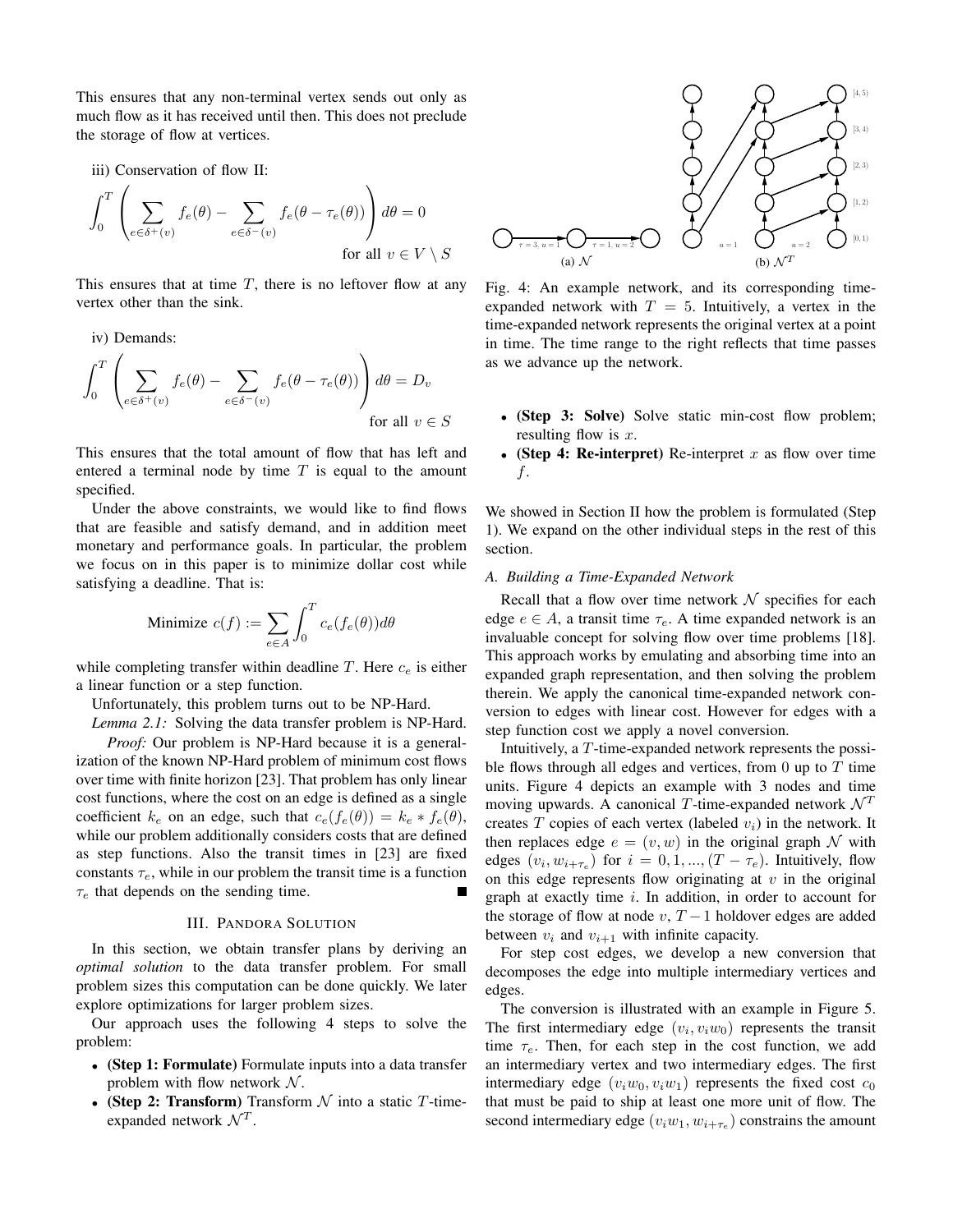

(b) Decomposed edge  $(v_i, w_{i+\tau})$  in  $\mathcal{N}^T$ . Unlabeled costs are 0, and capacities are  $\infty$ .

Fig. 5: Decomposition of an edge with a step cost function. The costs in  $\mathcal{N}^T$  are fixed costs that must be paid if at least a single unit of flow goes through the edge. The vertices in  $\mathcal{N}^T$  are  $v_i$ ,  $v_iw_0$ ,  $v_iw_1$ ,  $v_iw_2$ ,  $v_iw_3$ , and  $w_{i+1}$ .

of flow that can be sent while paying the fixed cost to capacity  $u_0$ . In the next step the intermediary edges are  $(v_iw_1, v_iw_2)$ with cost  $c_1$  and  $(v_iw_2, w_{i+\tau_e})$  with capacity  $u_1 - u_0$ , and so on.

As a whole, the edges between the original vertices  $v_i$  and  $w_{i+\tau_e}$  can hold flow originating at v in the original graph at exactly time  $i$ . All flow must arrive at the destination  $w$  by time  $i+\tau_e$ . Therefore, unlike the original vertices, the intermediary vertices cannot store flow, and so no holdover edges are drawn between them.

## *B. Solving the Static Network Problem*

In literature, the static time-expanded network is solved using polynomial time minimum cost flow algorithms [17], [21]. However, these solutions do not apply to our problem because of its unique characteristics. Concisely, in our static problem some of our edges (depicted in Figure 5b) have fixed cost defined by a constant cost  $k_e$  that must be paid in full when at least one unit of flow goes through the edge:

$$
c_e(f_e) = \begin{cases} k_e & \text{if } f_e > 0\\ 0 & \text{if } f_e = 0 \end{cases}
$$

Given the presence of these edges, we solve the static network problem exactly as a Mixed Integer Program (MIP). We define integer (binary) variables  $y_e$  defined on the set of fixed cost edges  $e \in F$ . The value of  $y_e$  is 1 when the edge is used for at least one unit of flow and 0 when it is not used at all. Formally, the problem becomes:

Minimize 
$$
c(f) := \sum_{e \in A} c_e(f_e)
$$
  
\ns.t.  $f_e \le u_e y_e$  for all  $e \in A$   
\n
$$
\sum_{e \in \delta^+(v)} f_e - \sum_{e \in \delta^-(v)} f_e = D_v \qquad \text{for all } v \in V
$$
\n $y_e \in \{0, 1\}$  for all  $e \in F$ 

 $y_e = 1$  for all  $e \in A \setminus F$ 

Unfortunately, a solution for the MIP formulation may not be computable within a reasonable time because of two factors. First, the static T-time-expanded network has a size of  $O(n \cdot T)$ edges, where  $T$  is a numeric value of the input. Thus, even if a polynomial time algorithm on the static network size existed, the network size itself may be exponential in the input of the flow over time problem.  $<sup>1</sup>$ </sup>

Second, solving the MIP can be time consuming even with a small T, for a large network. The existence of integer variables suggests that the problem is hard to solve. In fact, it is impossible to remove the integer variables (thus making the problem a Linear Program) because the problem is NP-Hard.

*Lemma 3.1:* Solving the min-cost flow on a static network with fixed cost edges is NP-Hard.

*Proof:* The proof is by reduction from the Steiner Tree problem in graphs. To solve a Steiner Tree problem, we can convert the original graph to a directed graph by replacing each undirected edge  $(u, v)$  with two directed edges  $u \rightarrow v$ ,  $v \rightarrow u$ ; each directed edge is given unlimited capacity and unit fixed cost. All but one of the terminal vertices are set as source vertices with unit demand, and the remaining terminal vertex is set as a sink vertex with negative demand equal to the number of source vertices.

It is easy to see that a demand-satisfying feasible flow in the converted graph defines a connected tree in the original graph (with same cost): each source is connected to the sink, and thus all terminals are connected. Likewise, each connected tree must be a demand-satisfying feasible flow (with same cost): there is a single path between a terminal and each of the other terminals, and this can be used as the path that flow goes from a source to the sink.

The min-cost flow in the directed graph must be a Steiner Tree (i.e., min-cost connected tree) in the original graph. Assume this is not true, and there is a connected tree with less cost; then there must be a corresponding flow with less cost, which is a contradiction.

To solve the MIP we use the branch-and-cut method provided in the GLPK MIP solver. We branch using Driebeck-Tomlin heuristics and backtrack using the node with best local bound [4].

<sup>1</sup>This is intuitively why the min-cost flows over time problem is NP-Hard despite the existence of polynomial time min-cost flow algorithms.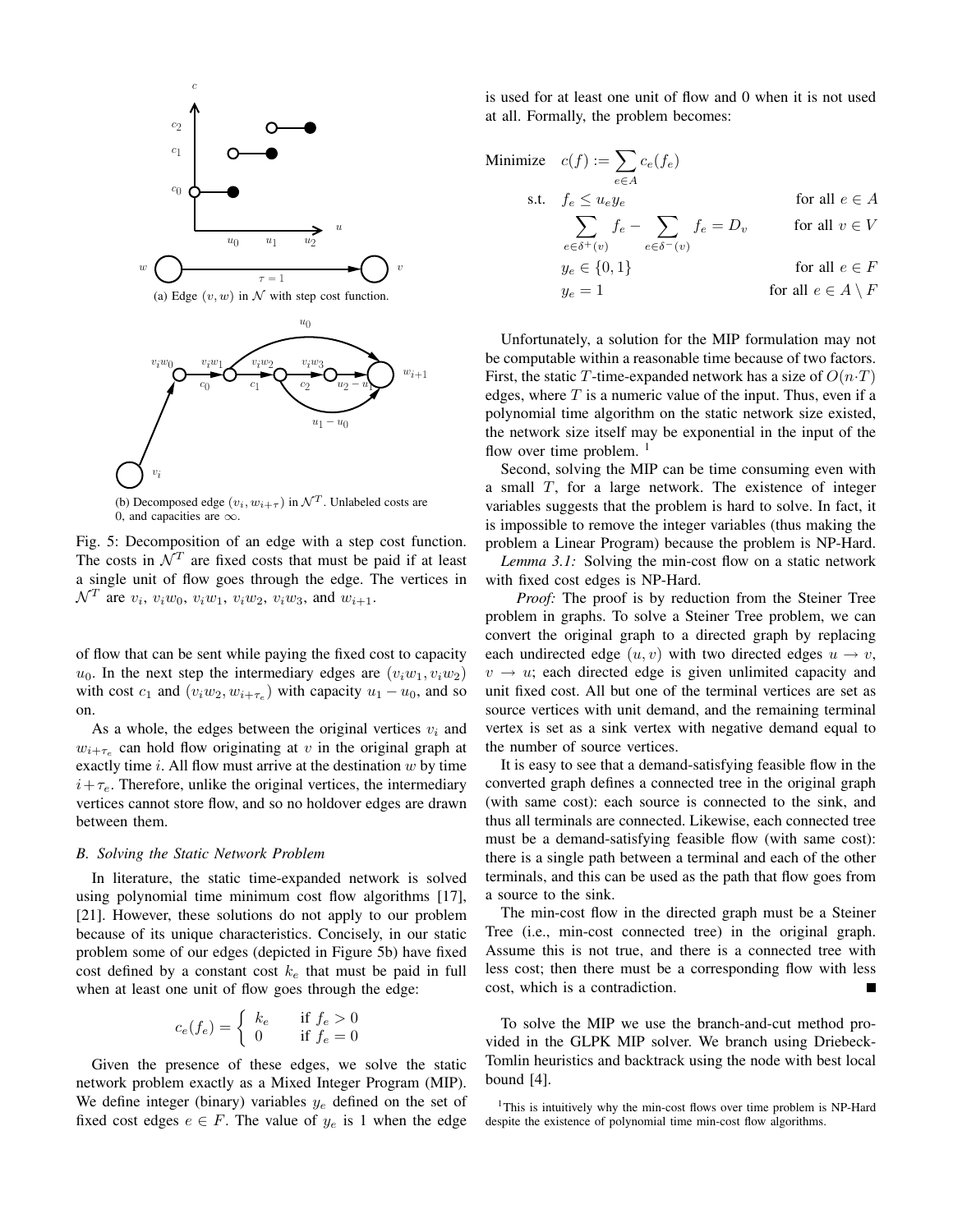Finally, we describe how we re-interpret the solution in Step 4. When the static solution is solved, Pandora finally transforms the solution  $x$  back onto the original network. The transformation is straightforward: take the flow  $x_{e=(v_i,w_{i+\tau})}$ going through an edge  $(v_i, w_{i+\tau})$  in the static network; in the flow over time, this becomes the flow  $f_{e=(v,w)}(i)$  that initiates at v at time  $\theta = i$ . For edges with step functions, we can take as  $f_e(\theta)$  the amount of flow  $x_{e'=(v_i,v_iw_0)}$  going through the first edge in the decomposition.

### IV. PANDORA OPTIMIZATIONS

The previous section showed how to convert the data transfer problem to a Mixed Integer Program (MIP) that can be solved by plugging into a general MIP solver. However, the NP-Hardness result and our evaluation in Section V show that processing time can become impractically long for larger problems. Therefore, we present four optimizations to the MIP problem, in order to improve computation time. The first two optimizations (A and B) are applied based on characteristics of the links that are converted into the static network, and do not affect the optimality of the final solution. In the third optimization (C), we make use of approximation in the form of ∆-condensed time-expanded networks. This allows us to systematically reduce the size of the static network while retaining an optimal minimum cost, but the resulting solution may overstep the deadline by a certain amount. Finally, we present an optimization (D) that allows Pandora to output compact transfer plans that do not contain unnecessary idle time.

#### *A. Reducing shipment links*

When shipping a package between sites, we have observed from our experiments with FedEx that there are a small number of possible package arrival times during a day. For example, an overnight package from UIUC sent anytime between noon and 4pm will arrive at Cornell the next day at 10am. Thus, it does not matter whether the package is sent at noon or four hours later.

We use this observation to our advantage. This allows us to reduce the number of shipment links represented in the MIP. When shipping has the same cost and arrival time for different send times, we only need to represent one of these shipment edges in the time-expanded graph. We can ensure this does not affect the deadline or cost by choosing the one with the latest send time. Intuitively, a flow that would have been sent earlier can be stored and sent at the chosen send time and still arrive at the same time. By reducing the number of shipment links present in the MIP, we crucially reduce the number of integer variables  $y_e$ .

#### *B. Adding negligible amounts of cost to internet links*

Our second optimization relies on the following observation: if data is to be sent over internet links, it makes sense to send data as soon as possible. In other words, there is no gain in storing data at the node. In contrast, when shipping disks we need to wait until a lot of data can be sent at once, because



Fig. 6: The canonical ∆-condensed time-expanded network  $\mathcal{N}^T/\Delta$  for network in Figure 4, with  $\Delta = 2$ . Intuitively,  $\Delta$ consecutive time units at each vertex are compressed into a single vertex. The time ranges to the right reflect this.

of the fixed costs involved. We use this as an assumption in formulating the MIP, by adding per each internet edge  $(v_i, w_i)$ in the time-expanded graph, a negligible cost proportional to the time *i* (e.g.,  $\frac{i}{T} \cdot 0.00001$  \$/GB in our experiments). This gives a hint to the MIP solver to send via internet edges as soon as data is available.

## *C.* ∆*-condensed time-expanded network*

While the last two optimizations can reduce the time needed to obtain a solution, the time-expanded network still grows with T. Thus we utilize  $\Delta$ -condensed networks to find fast approximate solutions for the flow over time problem [18]. Intuitively, a  $\Delta$ -condensed network compresses each group of  $\Delta$  consecutive time units at each vertex in the time expanded network into a single vertex. Further, this is done synchronously across all vertices.

As illustrated in Figure 6, a canonical  $\Delta$ -condensed T-timeexpanded network  $\overline{N}^T/\Delta$  is constructed of  $[T/\Delta]\Delta$  copies of vertices in  $N$ . The transit times in a condensed network are rounded up to the nearest multiple of  $\Delta$ . An edge  $e =$  $(v, w)$  in N is now transformed into edge  $(v_i, w_{i+\lceil \tau_e/\Delta \rceil})$ . This edge represents all the flow through  $e$  originating during a  $\Delta$  timespan, thus its capacity is set to  $u \cdot \Delta$ .

We define a modified ∆-condensed network conversion for step cost edges. An infinite capacity step cost edge is decomposed in the same way as in a T-time-expanded network, except that the destination vertex is  $w_{i+\lceil \tau_e/\Delta \rceil}$ . The capacities  $u_i$  do not change because they represent the cost function, rather than the actual capacity of the link (which is infinite).

By condensing the network, we are able to reduce the number of edges by a factor of  $\Delta$ . However, to insure that we still get a transfer plan with minimum cost, the time expansion of the static network must be increased. The corresponding  $\Delta$ condensed network has an increased deadline  $T(1+\varepsilon)$ , where  $\varepsilon = \frac{n \cdot \Delta}{T}$  as we prove in Theorem 4.1. The resulting network has  $O(n^2/\varepsilon^2)$  vertices, which is less than the  $O(n \cdot T)$  vertices in a regular time-expanded network when T is large and  $\varepsilon$  is not too small.

Thus, we substitute the time-expanded network in the transform step of the solution in Section III with a  $\Delta$ -condensed network with time expansion  $T(1 + \varepsilon)$ . Concretely, step 2 becomes: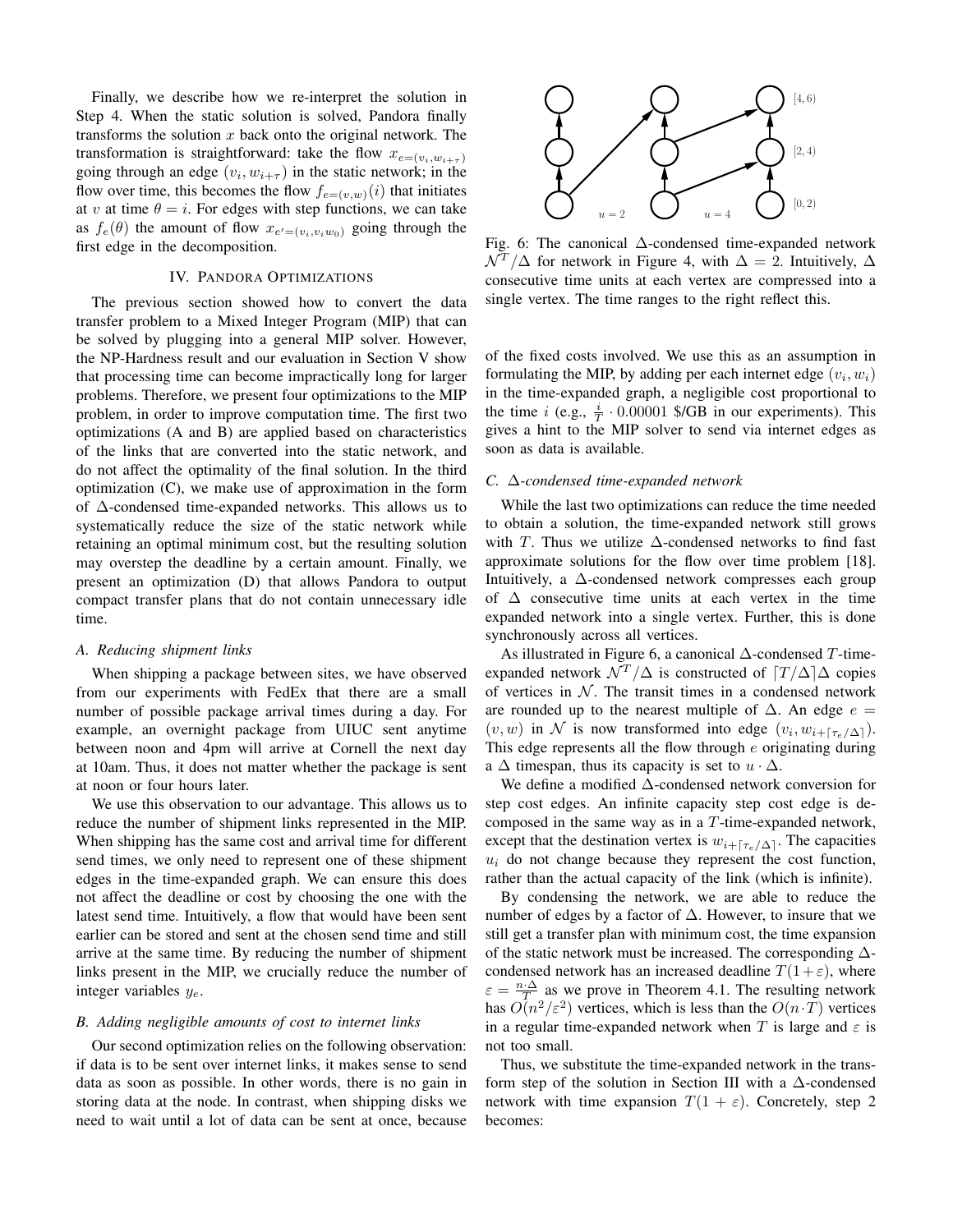• (Step 2: Transform\*) Transform  $\mathcal N$  into a static  $\Delta$ condensed time-expanded network  $\mathcal{N}^T/\Delta$ , where  $\Delta :=$  $\frac{\varepsilon}{n}T$ ; and time expansion  $T' := T(1 + \varepsilon)$ .

Step 4 (re-interpret) is modified in the following way: Consider flow going through an edge  $(v_i, w_{i+\lceil \tau_e/\Delta \rceil})$ . Define  $\tau'_e$ such that  $\tau'_e + \tau_e = \lceil \tau_e / \Delta \rceil \Delta$ . Notice that  $\tau'_e + \tau_e = \lceil \tau_e / \Delta \rceil \Delta$ is the (rounded) transit time in the ∆-condensed network. For a linear cost edge, we convert to flow over time by holding the flow at v for  $\tau'_e$  and sending  $1/\Delta$  of the flow for  $\Delta$  time units in interval  $[\tau'_e + i\Delta, \tau'_e + (i+1)\Delta)$ . Fixed cost edges are converted by holding the flow for  $\tau'_e + \Delta - 1$  time units and sending the entire flow at once at  $\tau'_e + (i+1)\Delta - 1$ . These conversions obey flow conservation and capacity. The cost remains the same because the cost function and flow for the edge in  $\mathcal{N}^T/\Delta$  and  $\mathcal N$  remain the same.

*Theorem 4.1:* A solution  $f$  to the data transfer over time problem that finishes within time  $T(1+\varepsilon)$  with a cost of C can be obtained from a flow x of the  $\Delta$ -condensed network with cost C and time expansion  $T(1+\varepsilon)$ . When C is the minimum cost of the  $\Delta$ -condensed network, it is also the minimum cost of the original flow over time with deadline T.

*Proof:* We must show that (a) given a feasible solution to the flow over time problem  $N$  with cost  $C$  and time  $T$ , there exists a solution to the static ∆-condensed time-expanded network in Step 2 with cost C and time  $T(1 + \varepsilon)$ ; and (b) a flow x in the  $\Delta$ -condensed network can be modified to a flow over time f with the same cost and time.

The conversions in Step 4 prove (b), by showing such a modification.

We now show (a). Because our flow over time network has non-negative costs, there exists an optimal flow  $f^*$  with no cycles. We show there exists a feasible flow  $f$  with cost at most C satisfying demands D by time  $T^*(1+\varepsilon)$  in the network with transit times rounded up to the nearest multiple of  $\Delta := \frac{\epsilon}{n}T$ ; define a topological ordering  $\{v_0, v_1, ..., v_{n-1}\}\$  of V on the graph with edges in  $f^*$ , and for an edge  $e = (v_i, v_j)$ , set  $\hat{f}_e(\theta) = f_e^*(\theta - i\Delta)$ . The completion time of  $\hat{f}$  is  $T^* + \Delta(n - \Delta)$ . 1)  $\leq T^*(1+\varepsilon)$ , with same cost and demands (since flow travels on the same paths). Using storage, we make this a flow in the  $\Delta$ -rounded network, by holding flow sent on e at  $v_j$  for an additional  $\Delta(j - i) - \tau'_e \ge 0$  units of time.

## *D. Adding negligible amounts of cost to holdover edges*

Our fourth optimization removes unnecessary storage of flow that increases the finish time i.e., when the final byte of data enters the sink. This compaction is done by adding a negligible amount of cost to all the holdover edges, except for those at the sink (e.g, 0.0001 \$/GB in our experiments). This is especially useful for  $\Delta$ -condensed networks, because it is quite possible that the finish time will be beyond the original deadline. While compacting the transfers does not guarantee that the deadline is met, it does cause the finish time to be as soon as possible given the sequence of transfers. Intuitively, at each time step that flow is stored at a vertex, if sending that flow to the sink does not worsen the solution, the cost at holdover edges causes this option to be chosen.

#### V. EXPERIMENTAL RESULTS

We implemented Pandora and ran experiments to evaluate the system. We present two sets of experimental results. We first show in Section V-A the benefit of using Pandora's flexible graph formulation that produces a cooperative data transfer plan. Next in Section V-B, we present microbenchmarks to evaluate the optimizations made to the MIP formulation.

We evaluated Pandora using trace-driven experiments. The basic topology we used had a single sink at uiuc.edu and 9 additional sites (sometimes used as sources) at .edu domains as listed in Table I. The internet bandwidth between the sites was derived from PlanetLab available bandwidth traces measured using the Spruce measurement tool [27] by the Scalable Sensing Service  $(S^3)$  [30] (at 12:32 pm on Nov 15, 2009). We obtained real shipping cost and time data between all sites by using FedEx SOAP (Simple Object Access Protocol) web services [3], with site addresses provided by a whois lookup to the domains. For service charges at the sink, we used Amazon AWS's published costs.

We solve the MIP formulation of the static problem using the GNU Linear Programming Kit (GLPK) [4]. The execution times were taken on a machine with 4GB RAM and two Quadcore 1.86 Ghz Intel Xeon processors; GLPK only used one core.

## *A. Pandora Transfer Plans*

To evaluate the quality of Pandora transfer plans, we ran Pandora on the topology of 10 PlanetLab sites. For the ith experiment, the sites used as source nodes are  $1$  through  $i$ . The total dataset was fixed at 2 TB. The data was spread uniformly over the source nodes. The results are shown in terms of time and cost in Figures 7 and 8.

We compare Pandora's transfer plan to two baseline plans that make independent choices at each node. In the first, called "Direct Internet," all the sites send their data to the sink over the internet. This incurs a total cost of \$200 for the total data for all settings. To calculate the time required, we assume optimistically that there is no data bottleneck at the sink. Thus, the time required is equal to the amount of data at the slowest source, divided by the available bandwidth to the sink, as shown in Figure 7.

The second baseline plan, called "Direct Overnight," ships a disk overnight immediately from each source site. While this gives a very fast transfer time of 38 hours, the price of transfer grows increasingly with the number of sources, as shown in Figure 8. This is because the cost of sending a disk is incurred at each source.

Pandora differs from the above two approaches. The flexibility of using both internet and shipping data transfer gives Pandora a wide range of possible plans to choose from. We present results for deadlines of 48, 96, and 144 hours. For the 48 hour deadline, Pandora is slower than the direct overnight shipment, but it gives price savings that are significant. Relaxing the deadline to 96 hours gives us in all cases a cheaper alternative to direct internet transfer, while in most cases reducing the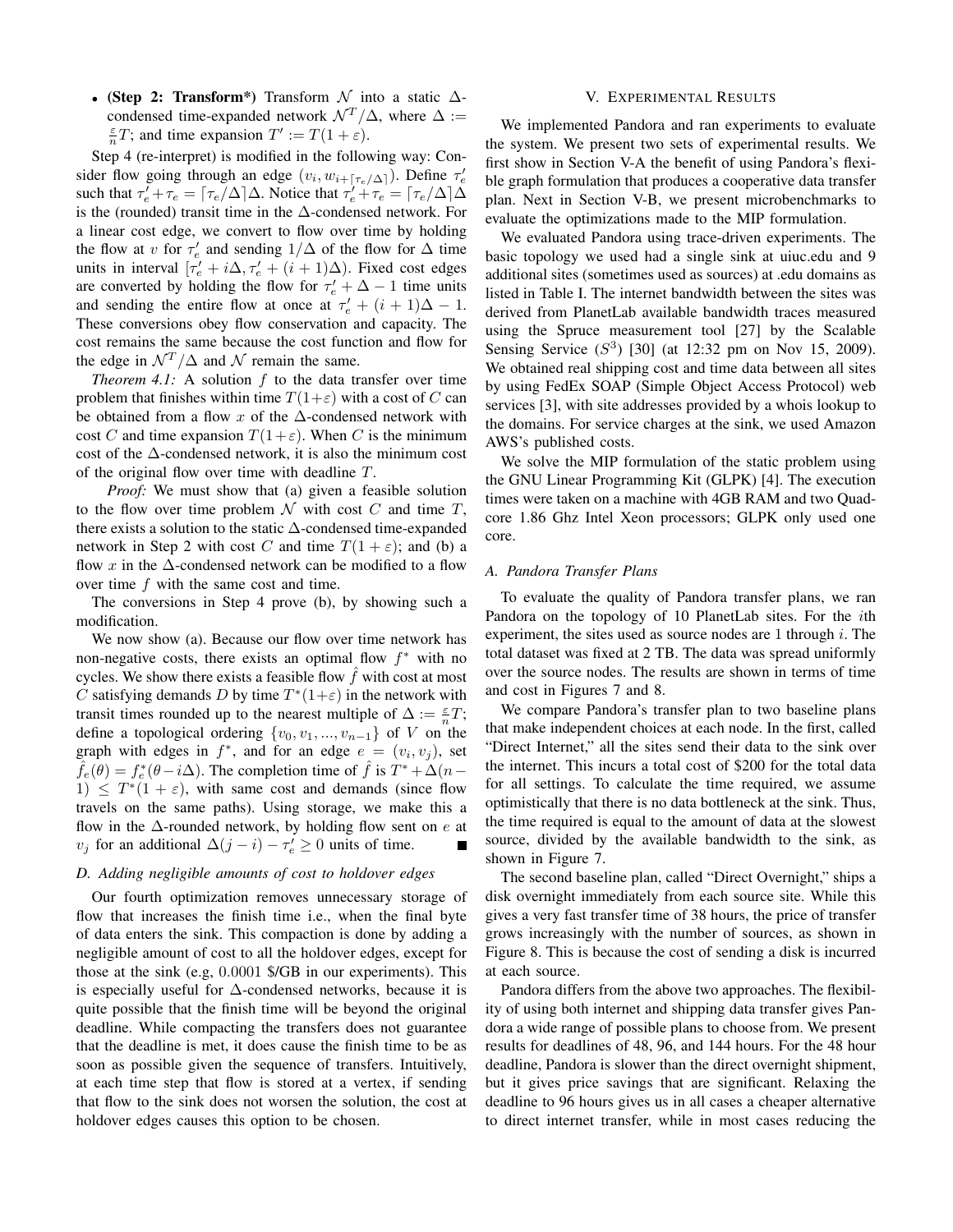| Index         | <b>Site</b> | ВW   | Index | Site          | <b>BW</b> |
|---------------|-------------|------|-------|---------------|-----------|
| Sink          | uiuc.edu    |      |       | rochester.edu | 6.9       |
|               | duke.edu    | 64.4 | O     | stanford.edu  | 5.3       |
| $\mathcal{L}$ | unm.edu     | 82.9 |       | wustl.edu     | 2.0       |
|               | utk.edu     | 6.2  |       | ku.edu        | 6.4       |
|               | ksu.edu     | 65.0 | q     | berkeley.edu  | 7.1       |

TABLE I: Sites used in experiments. BW is the measured available bandwidth (Mbps) to the Sink.



Fig. 7: Time required for Direct Internet transfers for each experiment. Lines are for comparison with Direct Overnight shipment (38) and Pandora deadline experiments (48, 96, 144).

latency as well. A 144 hour deadline gives us even cheaper alternatives.

These results show that Pandora can significantly improve bulk data transfer on realistic topologies.

## *B. Pandora Optimization Microbenchmarks*

We now investigate the computation time taken to create these solutions. It is critical that computation time remains low, so the transfer plans can be executed as soon as possible.

In Figure 9a, we show the computation time taken to solve the problem in the experiment with Sources 1 and 2. The computation times show a general trend of increasing as the deadline increases. This is expected because a deadline increase means the MIP problem size increases. The original MIP computation time increases to above an hour once the deadline is set to be beyond 220 hours. Using our shipment link reduction optimization (Section IV-A) decreases this computation time by a large amount, staying below 3 minutes for deadline up to 240 hours.

The results for adding costs on internet links (Section IV-B) are mixed. Below a deadline of 150 hours, the computation time is reduced from the original problem, however beyond 150 hours the computation times increase to over an hour. We believe the behavior can be explained due to two different factors. First, the added costs help the small problems find the optimal solution faster. However, the additional costs inflate the input size of the MIP formulation, and thus add more work. This added work is more evident as the problem gets larger, where each added input increases the running time (at worst exponentially, because this is an NP-Hard problem).



Fig. 8: Cost comparison of transfer plans. Pandora produces low-cost solutions under different conditions and deadlines. Direct transfer approaches are inflexible, and do not adapt well to data being transferred from many locations.

Figure 9b shows the computation time for the same experiment at larger deadlines. We see that the reduced shipment optimization keeps the computation time at a reasonable level. In addition, we apply the internet costs to this already reduced MIP and find that the computation time is reduced substantially, and remains below 10 seconds.

We show that the combined shipment and internet cost optimization continues to do well with larger problems in Figure 9c. In our largest setting, Source 1-9 with 9 sources, the computation time remains fast and stays below 300 seconds.

We next turn our attention to ∆-condensed networks (Section IV-C). Figure 10a compares the  $\Delta$ -condensed MIP to the original MIP solution. As expected, the  $\Delta$ -condensed MIP has a faster running time than the original solution.

Given these results, we expected to get even greater gains by combining ∆-condensed optimization with the reduced shipment optimization. However, this turns out not to be the case, as we see in Figure 10b. We believe this can be explained by looking at the structure of the networks. Applying ∆ condensing on a network that has already reduced shipment edges to a minimum will not reduce shipment edges. In fact, by extending the time expansion to  $T(1+\varepsilon)$  on the network, we may add a number of shipment edges, and thus integer variables.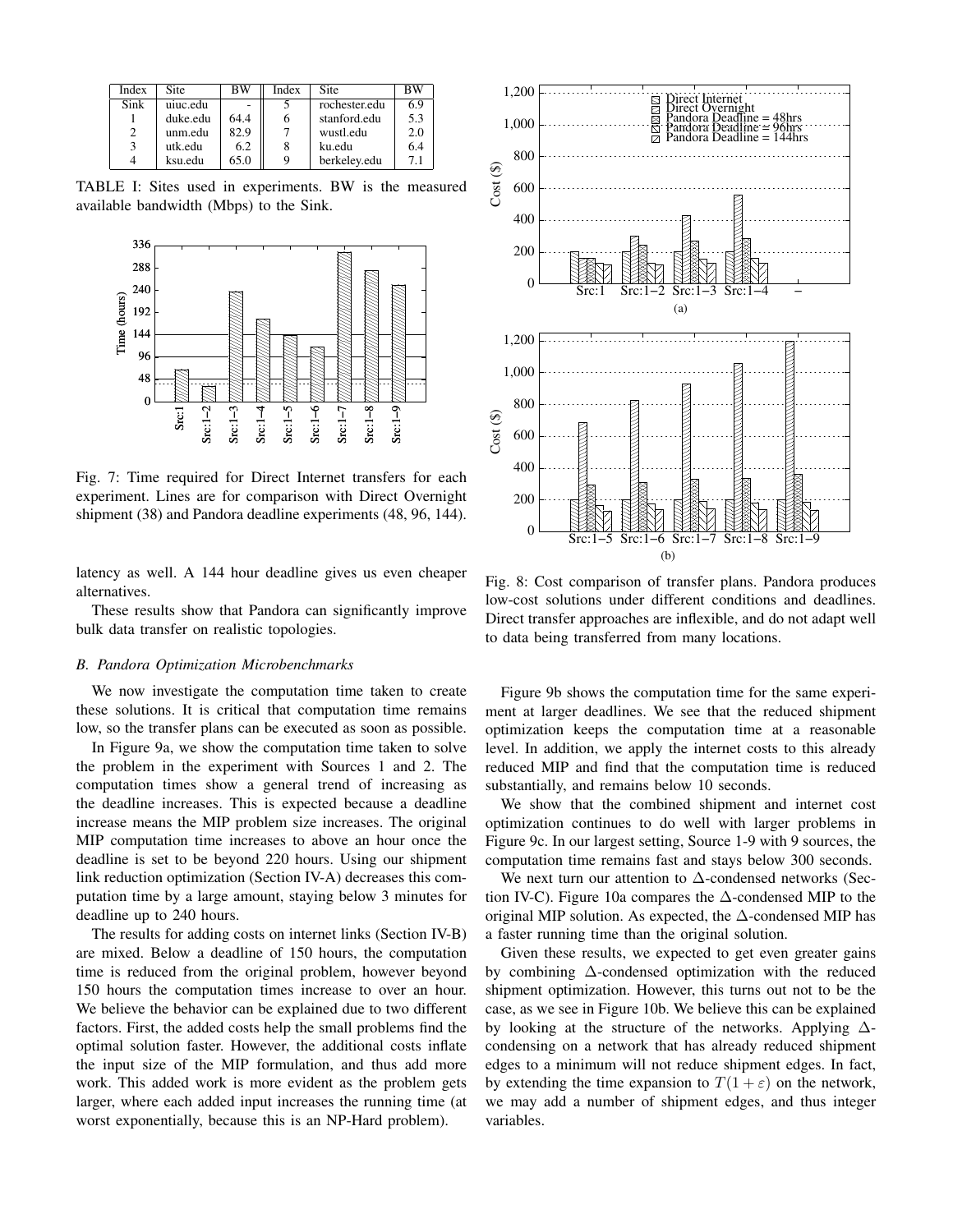

(a) Computation times for the original MIP formulation, reduced shipment optimization, and internet cost addition optimization, under Source 1-2 settings.



(b) Computation times when only the reduced shipment optimization is applied, and when both the reduced shipment and internet cost addition optimization are applied together, under Source 1-2 settings with relatively large T.



(c) Computation times when both reduced shipment and internet cost addition optimizations are applied, under Source 1-9 settings. The y-axis is scaled to 1/10<sup>th</sup> of previous experiments.





(a) Computation times of original MIP and ∆-condensed MIP with ∆=2 using Source 1 settings.



(b) Computation times of reduced shipment optimization and, when the optimized MIP is additionally ∆-condensed, using Source 1 settings. The y-axis is scaled to 1/10<sup>th</sup> of previous experiment.

Fig. 10: ∆-condensed network microbenchmarks.

| Deadline  | Solution |  |  |
|-----------|----------|--|--|
| 48 hrs    | 43 hrs   |  |  |
| 72 hrs    | 55 hrs   |  |  |
| 96 hrs    | 61 hrs   |  |  |
| $120$ hrs | 78 hrs   |  |  |
| $144$ hrs | $85$ hrs |  |  |
|           |          |  |  |

TABLE II: The deadline and finish time of the transfer plan solution, given  $\Delta = 2$  in the Sources 1-2 setting. In our results the  $\Delta$  solutions managed to stay within the deadline.

Finally, we present in Table II the finish time of the solutions for ∆-condensed MIPs. These experiments were run with negligible cost on holdover edges (Section IV-D). We were able to meet all time  $T$  deadlines, even though the worst case time is  $T(1 + \varepsilon)$ .

## VI. RELATED WORK

Today's cloud services include: (1) industry clouds such as Google AppEngine [5], Microsoft Azure [10], IBM Blue-Cloud [8], and Amazon AWS [1] which charge customers for each GB transferred and stored, as well as CPU hours used, and (2) academic clouds such as the Google-IBM cluster [16],